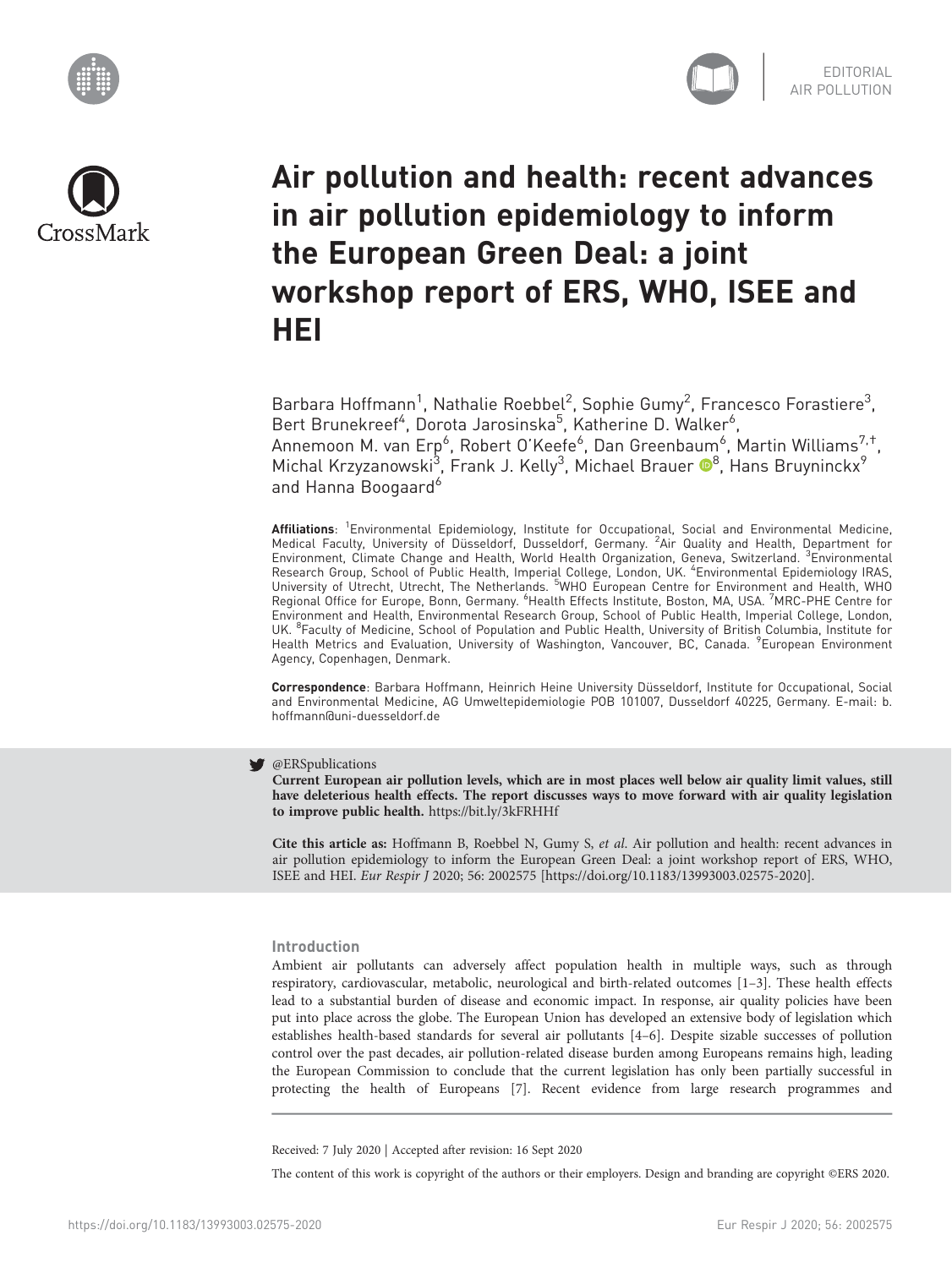comprehensive reviews supports this view and points towards important aspects to consider in striving to reduce air pollution-related burden of disease.

The Health Effects Institute, the European Respiratory Society, the World Health Organization (WHO), and the International Society for Environmental Epidemiology were pleased to organise a joint meeting in Brussels, Belgium, on 21–22 January 2020. The event was also supported by the European Commission. The aim of the meeting was to review the latest science on major pollutants, focusing on particulate matter 2.5 μm or less in diameter  $(PM_{2.5})$  and nitrogen dioxide, to help evaluate the need for updating Europe's air quality policies and in support of the European Green Deal. A number of important scientific and policy questions about the causal links between air pollution and health, its effects at low levels of exposure, the relative contributions of different sources or constituents, and ultimately the question of how to achieve the most health benefits most cost-effectively were presented and discussed. This workshop report summarises the key findings of the meeting.

### European Air Quality Regulation

# The Fitness Check has found that EU regulations have contributed to improved air quality, but substantial health burden remains.

The EU has the overarching goal to protect European citizens and susceptible subpopulations from the adverse effects of major ambient air pollutants by both regulating emissions of air pollutants at the source (i.e. National Emission Ceilings Directive and source-specific standards), and by monitoring and limiting population exposure according to a harmonised monitoring scheme throughout the European Union (Ambient Air Quality Directive). In 2019, the European Commission conducted a retrospective analysis of whether these EU air quality actions are actually fit for this purpose (*i.e.* the "fitness check" [[7](#page-4-0)]). It concluded that the actions have been partially successful by contributing to a downward trend in air pollution, but that air pollution remains a major health and environmental concern, leading to more than 400 000 premature deaths [\[8\]](#page-4-0) and total health-related external costs in the range of EUR 330–940 billion per year [\[9\]](#page-4-0). Moreover, the Commission noted that the current air quality standards are less ambitious than scientific health-based guidelines from the WHO and those of non-European high income countries and has proposed revising the air quality standards to bring them into closer alignment with WHO guidelines [[7](#page-4-0), [10\]](#page-4-0).

The European Green Deal is a comprehensive road map striving to make the EU more resource-efficient and sustainable, which was brought forward by the European Commission in 2019 [[11](#page-4-0)]. The Green Deal has the overarching aim of reducing sources of carbon dioxide sufficiently to make Europe climate neutral by 2050. It also aims for a zero emission strategy of air pollutants and foresees a revision of the European Air Quality Directive in the current legislative period [\[12](#page-4-0)]. The European Green Deal coincides with the United Nations' Sustainable Development Goals call for major reductions in exposure to air pollution by 2030 [\[13](#page-5-0)]. Now, it also plays an important role in the climate-friendly rebuilding of the European economy after the coronavirus disease 2019 (COVID-19) pandemic.

## Recent reviews regarding the health effects of ambient air pollution: what do they tell us?

#### EU regulations need to be updated to reflect the latest scientific evidence on air pollution and health.

Regular synthesis of the scientific evidence to assess the strength of causal relationships between air pollution and health are crucial steps for policy makers. This process relies on interdisciplinary teams of scientists to assess potential biases, limitations and strengths of the individual epidemiological, experimental and mechanistic studies and ultimately develops an integrated assessment about causality and characteristics of the exposure-response-relationship.

While the US Environmental Protection Agency is mandated by law to conduct such comprehensive reviews on individual pollutants on a regular basis, Europe relies on the WHO Air Quality Guidelines development process for the rigorous evaluation of the scientific evidence and guidelines to protect public health across European countries. However, since the European Union Air Quality Directive was published in 2008, a sizable gap exists between the EU limit value for annual average  $PM_{2.5}$  concentration of 25 µg·m−<sup>3</sup> and the WHO health-based guideline of 10 µg·m−<sup>3</sup> established in 2005 [[10](#page-4-0)]. In addition, a large body of evidence has accumulated specifically for  $PM_{2.5}$  since the last revision of the WHO Air Quality Guidelines in 2005. As a consequence of this strengthened evidence, in 2012, the US National Ambient Air Quality Standard for PM<sub>2.5</sub> was reduced from 15 to 12 μg·m<sup>-3</sup>. Other countries' air quality standards are also in better alignment with WHO Air Quality Guidelines [[14\]](#page-5-0) than the EU limit values. Currently, WHO is updating the global Air Quality Guidelines to better reflect recent evidence [\[15\]](#page-5-0). The updated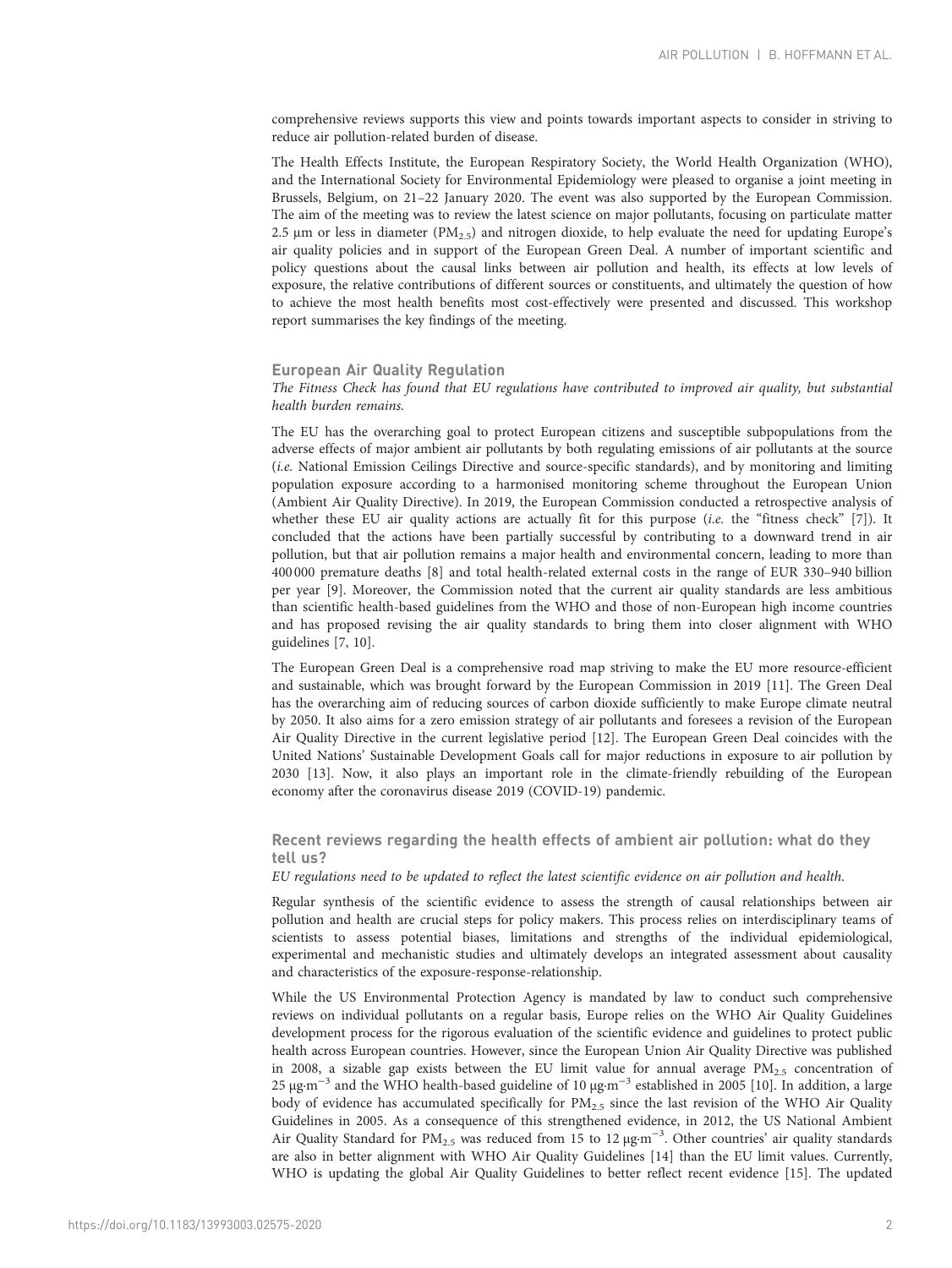WHO global Air Quality Guidelines, expected to be ready in early 2021, will provide important input for the Commission's ambition to align legal standards of  $PM_{2.5}$  with health-based recommendations.

The workshop also reviewed recent evidence on NO<sub>2</sub>, which plays a central role in European air pollution policy, as traffic-related emissions have remained high and many member states have violated long-term limit values for  $NO<sub>2</sub>$  concentrations. While  $NO<sub>2</sub>$  has been less studied than  $PM<sub>2.5</sub>$ , evidence for an independent effect of  $NO<sub>2</sub>$  on mortality and potentially on the development of asthma in children is growing [[16](#page-5-0), [17](#page-5-0)]. Nonetheless, there is more certainty about the health benefits of interventions that reduce both  $PM_{2.5}$  and  $NO_2$  than those that target  $NO_2$  alone [[16](#page-5-0)].

Growing concern has been raised regarding ultrafine particles (UFP), because of their potential for travelling deeper into the lungs, into the bloodstream and into the brain. Because exposures to UFPs vary highly in space and time and co-occur with other pollutants, assessment of their independent health effects has been difficult. Despite these challenges, recent reviews conclude that the evidence, from studies of short-term exposures particularly, suggests that UFPs contribute to respiratory, cardiovascular and nervous system health effects [\[18](#page-5-0)–[21](#page-5-0)]. More definitive conclusions have been limited by lack of comprehensive monitoring and studies on effects of long-term exposures, so this area will need to be re-evaluated as new evidence becomes available. Nevertheless, while specific guidelines cannot be recommended yet, the available evidence supports the need for reductions in UFP emissions and human exposure.

# How low should we go? New health research on low-level ambient air pollution New studies have reported strong associations of health effects with air pollution at levels below current standards, with no observable thresholds.

Air pollution levels and the air pollution-attributable burden of disease are declining in most European countries. Nonetheless, new studies report strong associations with health effects at levels below current legal standards in the general population, with no observable thresholds [\[22, 23\]](#page-5-0). Two of the largest new studies undertaken to examine adverse health effects of low levels of ambient air pollution in USA and Canada were published recently by the Health Effects Institute [[24](#page-5-0), [25](#page-5-0)]. Results from the third study in the HEI programme, focused on Europe, are expected later this year [[26](#page-5-0)]. Each study uses state-of-the-art exposure assessment methods and very large populations, and put special emphasis on clarifying the exposure–response relationship at low levels of exposure.

DI et al. [\[27\]](#page-5-0) used Medicare insurance data for 61 million Americans, aged 65 years and older and enrolled between 2000 and 2012. By combining air monitoring, satellite, atmospheric transport models and land use regression models, the investigators developed hybrid models for the continental USA to estimate PM<sub>2.5</sub> at 1 km×1 km grids. BRAUER et al. [\[24\]](#page-5-0) used a cohort of approximately 9 million Canadians, based on census and health survey data. They combined satellite data, ground-level measurements, atmospheric modelling data, and land-use covariates to estimate PM2.5 exposures at a fine resolution across North America from 1981 to 2016. BRUNEKREEF et al. [\[26\]](#page-5-0) used pooled data from the well-characterized ESCAPE cohorts (European Study of Cohorts for Air Pollution Effects) and large administrative cohorts resulting in a study population of about 35 million persons across Europe. They developed hybrid Europe-wide exposure models that utilise land use information, dispersion modelling, satellite data, and monitoring data for  $PM_{2.5}$  and other pollutants to estimate long-term pollutant concentrations at residential address for the cohort members.

All three studies report associations between mortality and  $PM_{2.5}$  concentrations at levels as low as 5 µg·m−<sup>3</sup> , well below the current EU limit values, the US National Ambient Air Quality Standards and even below the 2005 WHO air quality guideline value of 10 µg·m<sup>-3</sup>. The European study also investigated traffic-related exposures to  $NO<sub>2</sub>$  and black carbon and found robust associations of the exposure with mortality and incidence of cardiovascular and respiratory disease also for these pollutants. The associations were very stable in multi-exposure models and were observed well below the European annual limit value of 40 µg·m−<sup>3</sup> for NO2 and even below the WHO recommended value for health impact assessment of 20 μg·m<sup>-3</sup>. For both PM<sub>2.5</sub> and NO<sub>2</sub>, associations tended to have steeper slopes at low exposures with no indication of a threshold.

The lack of a threshold together with robust associations at low levels of air pollution underscores the large potential for health benefits by lowering the average exposure of the population, even though most of the population in the USA, Canada and Europe are currently exposed to levels below the respective legal limit values and standards. For example in the EU, while only 8% of the urban population was exposed to concentrations exceeding the annual EU limit value of 25  $\mu$ g·m<sup>-3</sup> in 2017 [\[28\]](#page-5-0), 77% exceeded the annual WHO air quality guideline for  $PM_{2.5}$  of 10  $\mu$ g·m<sup>-3</sup>.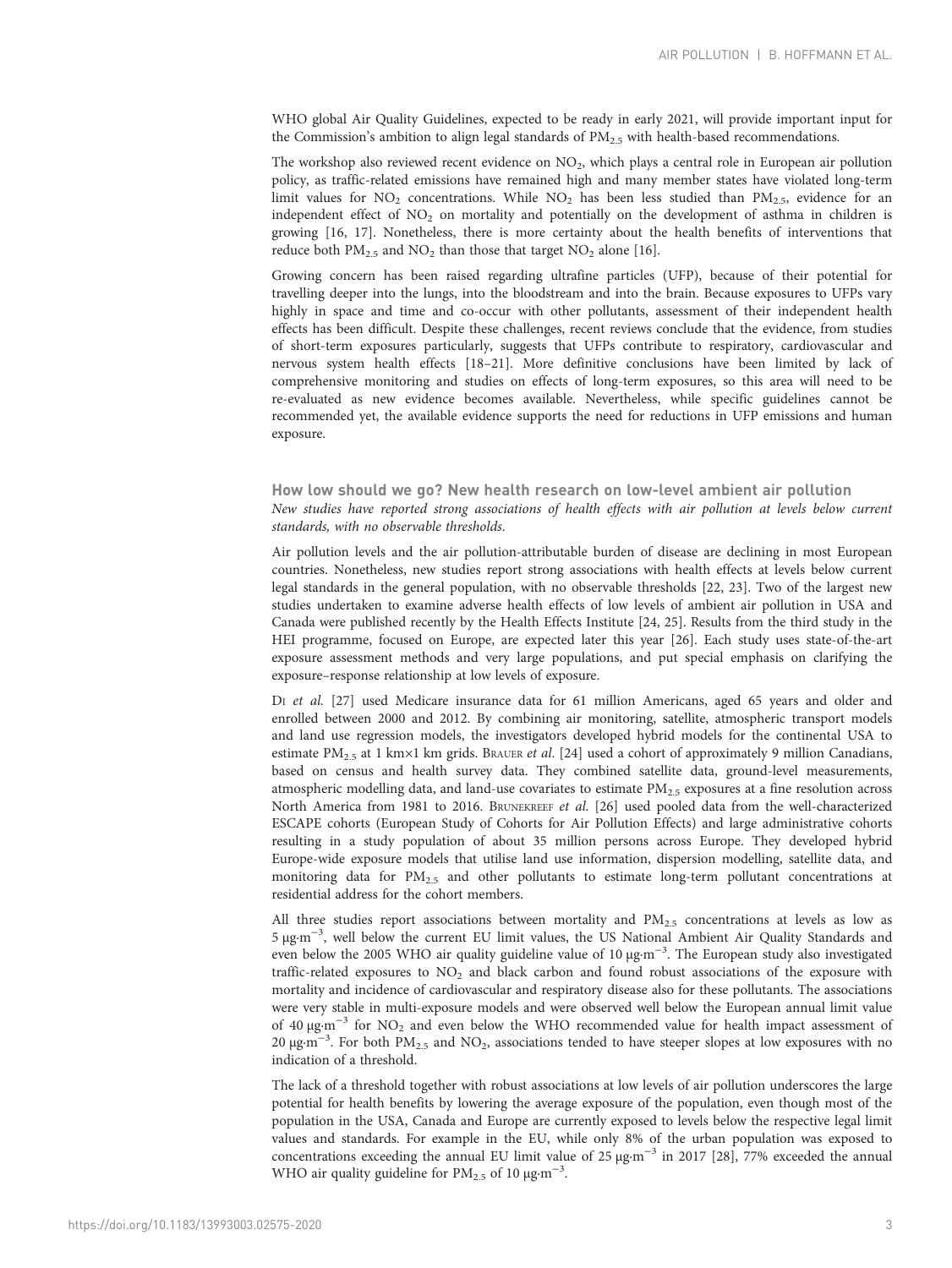# Implications for future health impact assessment and regulation

Burden of disease calculations, health impact assessment, and accountability studies are powerful tools to shape policy. Abatement measures see significant success.

Various burden assessments, including from the European Environment Agency, WHO and the Global Burden of Disease consortium, have played a key role in identifying the overall and relative importance of air pollution compared to other risk factors, showing that ambient air pollution is currently ranked fifth among the leading risk factors for mortality in the EU [[7](#page-4-0), [29, 30\]](#page-5-0).

Using burden of disease and health impact assessment approaches, the outcome of various policy options for different scenarios can be predicted. The outcomes can be expressed both in terms of number of deaths or illnesses avoided, or in economic terms, by putting monetary value on health outcomes. Studies show that the estimated health benefits outweigh by far the implementation costs of air quality actions [\[9](#page-4-0), [31\]](#page-5-0). More specifically, a recent evaluation of various policy options for air pollution standards concluded that an approach aiming for the reduction of average long-term exposures of the European population would have a better cost–benefit ratio than a strategy aimed only at reducing peak exposures with fixed limit values [\[32](#page-5-0)]. Likewise, even though current evidence does not clearly identify differences in the toxicity of PM2.5 from different sources [[33](#page-5-0), [34](#page-5-0)], cost–benefit analyses allow for identification of the most cost-effective targets of emission reduction measures from various sources. It is also important to calculate the co-benefits of air quality improvements associated with specific climate change actions as they are inexorably linked, as demonstrated, for example, by the benefits of reducing coal extraction and combustion [\[35\]](#page-5-0). An integrated approach to climate change and air pollution can therefore lead to significant co-benefits, as well as to reducing the risk of introducing climate change measures with significant negative impacts on air quality [\[36](#page-5-0)–[38](#page-5-0)].

To date, such assessments have not been extensively validated by comparison with results of "real world" studies of regulatory programmes and interventions using actual health outcome data. Accountability studies designed to assess whether such actions lead to the expected health benefits have emerged to fulfil that role [\[39\]](#page-5-0). In some cases, such studies have provided evidence for the benefits of specific actions and policies, but in other cases their evidence has been weaker than had been originally anticipated. Some of the first, and classic, examples of accountability studies are those documenting air quality and health improvements associated with temporary factory closures of a steel mill and copper smelters in the USA [\[40, 41](#page-5-0)]. Another early well-known example is the study in Dublin, Ireland, which reported substantial air quality improvements and decreases in respiratory mortality after the introduction of a city-wide ban on the sale of coal [[42](#page-5-0), [43](#page-5-0)]. The experience from these accountability studies has been recently reviewed and recommendations have been offered for the design and conduct of future studies [\[44](#page-5-0)–[47](#page-6-0)]. A review of practical interventions to reduce outdoor air pollution at the local level was recently published [[48](#page-6-0)], though it remains clear that air quality actions are needed at all levels (international, national, local) and across all sectors (e.g. transport, energy, agriculture) to bring significant health benefits [[49](#page-6-0)].

The evidence base highlights the challenges related to establishing the effectiveness of specific air pollution interventions on outcomes. It also points to the need for improved study design and analysis methods, including use of causal inference approaches [[50](#page-6-0)–[52](#page-6-0)]. Though challenging, intervention studies are appealing and are the closest epidemiological equivalent to controlled experimental studies, thereby contributing to the causality debate. The prospective planning of evaluations and an evaluation component built into the design and implementation of large interventions may be particularly beneficial.

### Air pollution research priorities and policy implications

Despite the remarkable growth in knowledge about air pollution and health, a range of issues warrant additional research. As governments act to reduce air pollution, there is a continuing need for research to shed more light on disease risk at very low levels of air pollution, identify the air pollution sources and pollutants most responsible for disease burden, identify subgroups of the population at most risk, and assess the public health effectiveness of actions taken to improve air quality. Specifically for vulnerable subpopulations, better communication of the risks of air pollution, advising on how to reduce exposure at the community (local) level and to reduce individual health risks, and involvement of healthcare professionals in providing this information need to be strengthened; with several activities being under way [[53](#page-6-0)–[55](#page-6-0)].

Despite existing research needs, the strength of the evidence is overwhelming and provides a sufficient basis for policy decisions. Growing scientific evidence for effects at levels below current air quality standards and the large overall estimates of the air pollution-attributable burden of disease, as well as the need to reduce greenhouse gases, imply that more stringent air quality standards and guidelines should be considered in the future to improve public health even further. To maximise health benefits, it is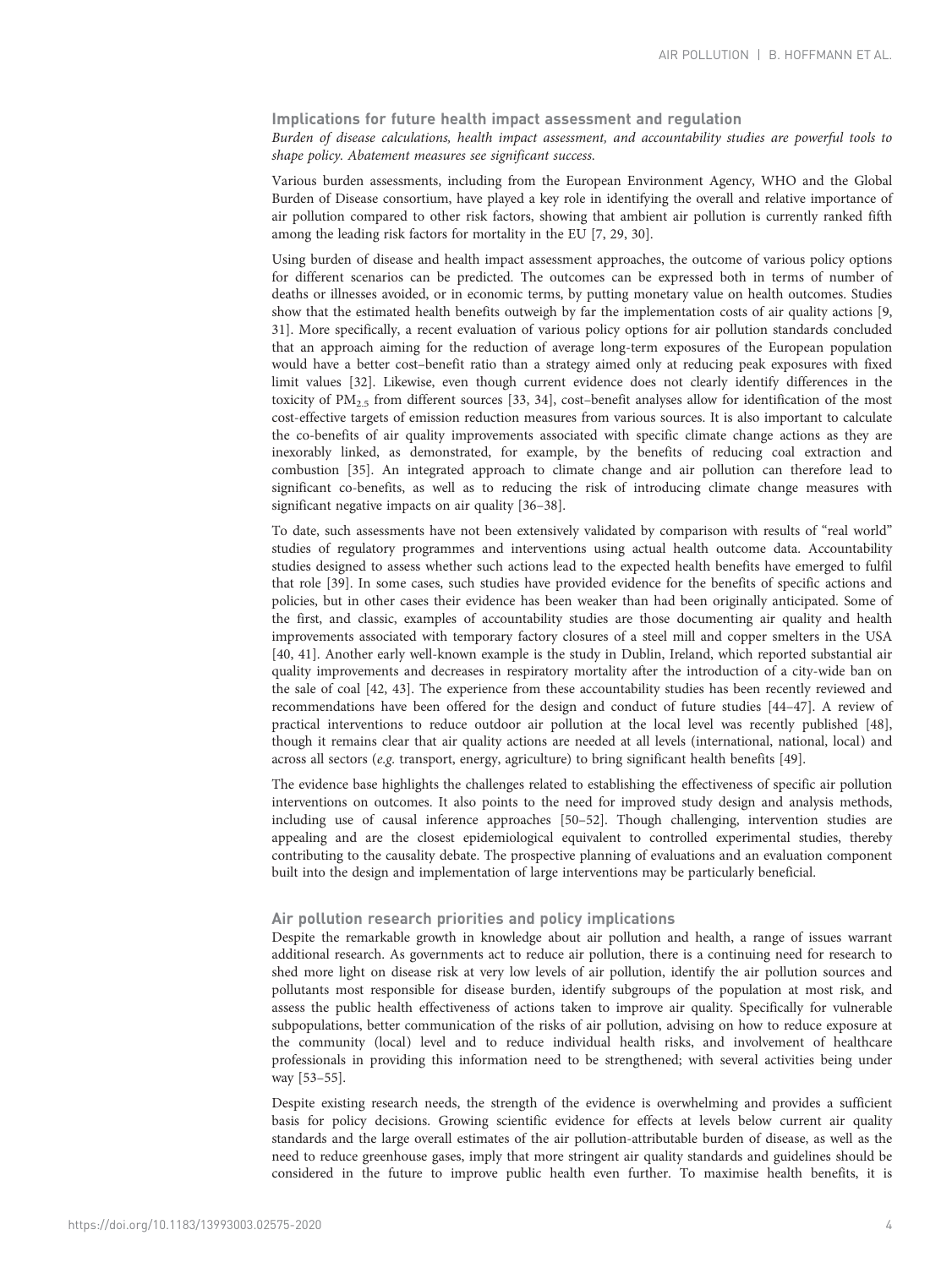<span id="page-4-0"></span>important to implement measures that will reduce peak exposures in specific hotspots, the average exposure of all EU citizens, and inequalities in air pollution risk. To tackle the health effects of air pollution, bold, readily available, and cost-effective air quality actions are needed at all levels (international, national, local) and across all sectors (e.g. transport, energy, agriculture). The estimated health benefits outweigh by far the implementation costs of air quality actions. Co-benefits in other policy areas such as climate change and urban structure need to be considered as well.

The current COVID-19 pandemic has profoundly impacted the world, and air pollution may increase susceptibility to mortality and morbidity from COVID-19 [[56](#page-6-0), [57](#page-6-0)]. The European Green deal must be central to a resilient and healthy recovery from the COVID-19 pandemic. Such efforts must be further amplified and multiplied in countries across the globe, including the USA, to limit global warming and improve air quality for the sake of planetary and human health. Green and healthy recovery from COVID-19 is also at heart of a WHO Manifesto [\[58\]](#page-6-0), with strong emphasis on reducing pollution, protecting nature, promoting healthy energy transition, sustainable food systems and healthy and liveable cities.

A coordinated and systemic approach, which also takes equity issues into account, will be needed to make Europe the first climate-neutral and zero-emission continent by 2050. The European Green Deal and the Commission's pollution action plan for air, water and soil, to be adopted by 2021, can provide a unique opportunity to operationalise the fundamental changes that are necessary and build upon the synergies between air quality and climate actions.

We dedicate this to the memory of Kirk R. Smith, Professor at the University of California, Berkeley, who never ceased to raise his voice for the poor and the planet, and to Professor Martin Williams, Imperial College London, who has been a leader of research and policy development to solve the problems of poor air quality in the UK and more widely in Europe throughout the past four decades.

Conflict of interest: B. Hoffmann has nothing to disclose. N. Roebbel has nothing to disclose. S. Gumy has nothing to disclose. F. Forastiere has nothing to disclose. B. Brunekreef has nothing to disclose. D. Jarosinska has nothing to disclose. K.D. Walker reports core funding for the Health Effects Institute from the USEPA and from the motor vehicle industry. A.M. van Erp reports that the Health Effects Institute receives funding from the United States Environmental Protection Agency and the motor vehicle industry; the contents of this document have not been reviewed by institutions that support the Health Effects Institute and no endorsement by them should be inferred. R. O'Keefe has nothing to disclose. D. Greenbaum has nothing to disclose. M. Williams has nothing to disclose. M. Krzyzanowski has nothing to disclose. F.J. Kelly has nothing to disclose. M. Brauer reports grants from Health Effects Institute, during the conduct of the study. H. Bruyninckx has nothing to disclose. H. Boogaard has nothing to disclose.

#### References

- 1 World Health Organization, Regional Office for Europe. Review of Evidence on Health Aspects of Air Pollution, REVIHAAP Project: Technical Report, 2013. Copenhagen, WHO Regional Office for Europe, 2013.
- 2 Thurston GD, Kipen H, Annesi-Maesano I, et al. A joint ERS/ATS policy statement: what constitutes an adverse health effect of air pollution? An analytical framework. Eur Respir J 2017; 49: 1600419.
- 3 Schraufnagel DE, Balmes JR, Cowl CT, et al. Air pollution and non-communicable diseases: a review by the Forum of International Respiratory Societies' environmental committee, part 1: the damaging effects of air pollution. Chest 2019; 155: 409–416.
- 4 European Commission. Directive 2008/50/EC of the European Parliament and of the Council of 21 May 2008 on ambient air quality and cleaner air for Europe, OJ L 152, 11.6.2008.
- 5 European Commission. Directive (EU) 2016/2284 of the European Parliament and of the Council of 14 December 2016 on the reduction of national emissions of certain atmospheric pollutants, amending Directive 2003/35/EC and repealing Directive 2001/81/EC (Text with EEA relevance), OJ L 344, 17.12.2016.
- 6 European Commission. Directive 2010/75/EU of the European Parliament and of the Council of 24 November 2010 on industrial emissions (integrated pollution prevention and control) Text with EEA relevance, OJ L 334, 17.12.2010.
- 7 European Commission. Fitness check of the Ambient Air Quality Directives. Directive 2004/107/EC relating to arsenic, cadmium, mercury, nickel and polycyclic aromatic hydrocarbons in ambient air and Directive 2008/50/EC on ambient air quality and cleaner air for Europe. SWD (2019) 427 final. Brussels, 28.11.2019. Commission Staff Working Document.
- 8 European Environment Agency. Air Quality in Europe, 2019 Report. Luxembourg, Publications Office of the European Union, 2019.
- 9 European Commission. Impact Assessment. SWD (2013) 531 final. Brussels, 18.12.2013. Commission Staff Working Document.
- 10 World Health Organization. Air Quality Guidelines Global Update 2005, Particulate Matter, Ozone, Nitrogen Dioxide and Sulfur Dioxide. Copenhagen, WHO Regional Office for Europe, 2006.
- 11 European Commission. Communication from the Commission to the European Parliament, the European Council, the Council, the European Economic and Social Commitee and the Commitee of the Regions, The European Green Deal. COM (2019) 640 final. Brussels, 11.12.2019.
- 12 Haines A, Scheelbeek P. European Green Deal: a major opportunity for health improvement. Lancet 2020; 395: 1327–1329.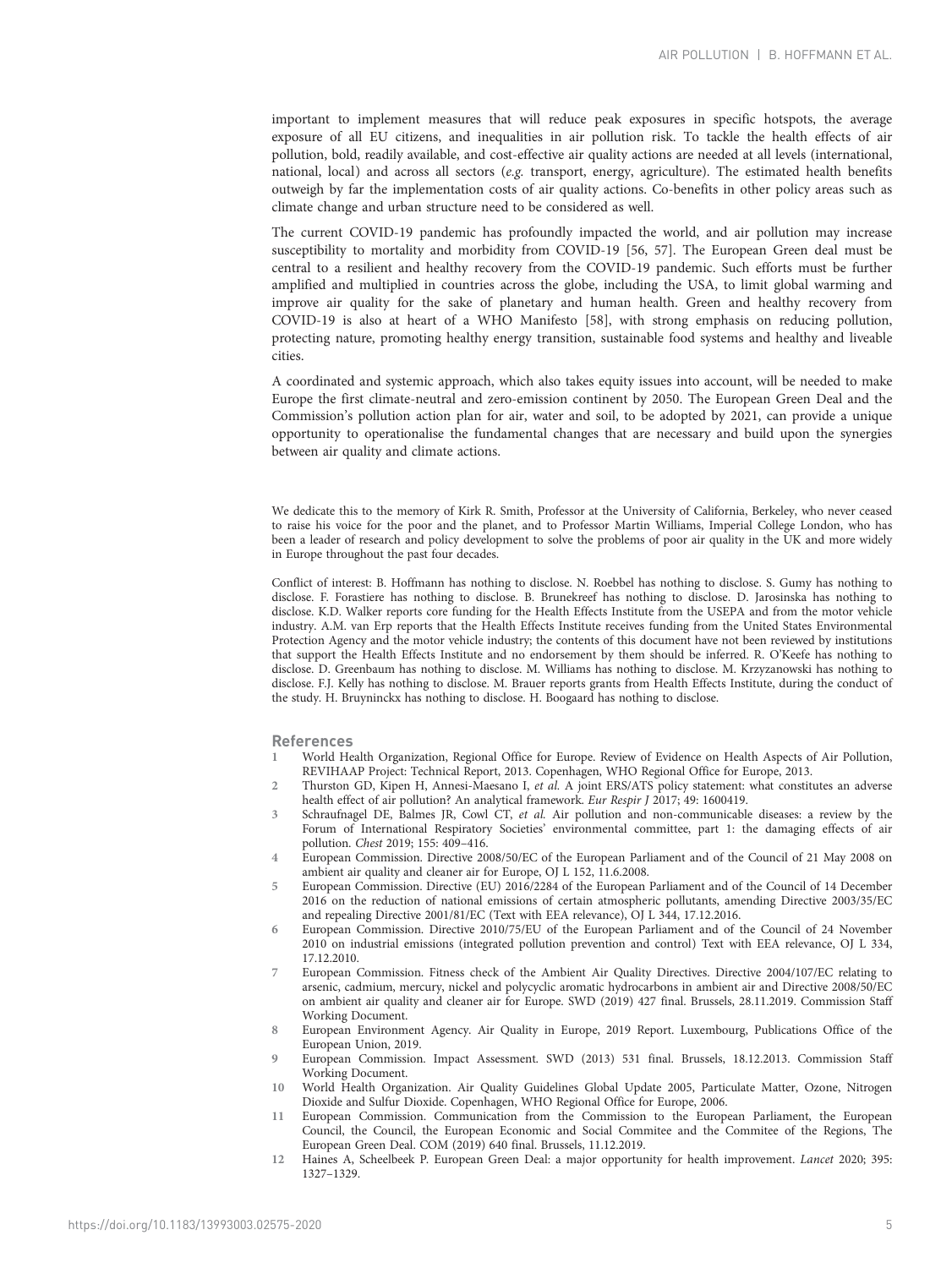- 13 United Nations (UN). About the Sustainable Development Goals. [www.un.org/sustainabledevelopment/](http://www.un.org/sustainabledevelopment/sustainable-development-goals/) [sustainable-development-goals/](http://www.un.org/sustainabledevelopment/sustainable-development-goals/). Date last updated: 26 May 2020. Date last accessed: 26 May 2020.
- <span id="page-5-0"></span>14 Joss MK, Eeftens M, Gintowt E, et al. Time to harmonize national ambient air quality standards. Int J Public Health 2017; 62: 453–462.
	- 15 Chen J, Hoek G. Long-term exposure to PM and all-cause and cause-specific mortality: A systematic review and meta-analysis. Environ Int 2020; in press<https://doi.org/10.1016/j.envint.2020.105974>.
	- 16 Committee on the Medical Effects of Air Pollutants (COMEAP). Associations of Long-term Average Concentrations of Nitrogen Dioxide with Mortality. London, Public Health England, 2018.
	- 17 Achakulwisut P, Brauer M, Hystad P, et al. Global, national, and urban burdens of paediatric asthma incidence attributable to ambient NO2 pollution: estimates from global datasets. Lancet Planet Health 2019; 3: e166–e178.
	- 18 US Environmental Protection Agency. Integrated Science Assessment (ISA) for Particulate Matter. Washington, US Environmental Protection Agency, 2019.
	- 19 Morawska L, Wierzbicka A, Buonanno G, et al. Ambient Ultrafine Particles: Evidence for Policy Makers. A Report Prepared by the 'Thinking Outside The Box' Team. Available from: [https://efca.net/files/WHITE%20PAPER-UFP%](https://efca.net/files/WHITE%20PAPER-UFP%20evidence%20for%20policy%20makers%20(25%20OCT).pdf) [20evidence%20for%20policy%20makers%20\(25%20OCT\).pdf](https://efca.net/files/WHITE%20PAPER-UFP%20evidence%20for%20policy%20makers%20(25%20OCT).pdf)
	- 20 HEI Review Panel on Ultrafine Particles. Understanding the Health Effects of Ambient Ultrafine Particles. HEI Perspectives 3. Boston, Health Effects Institute, 2013.
	- 21 Ohlwein S, Kappeler R, Joss MK, et al. Health effects of ultrafine particles: a systematic literature review update of epidemiological evidence. Int J Public Health 2019; 64: 547–559.
	- 22 Papadogeorgou G, Kioumourtzoglou M-A, Braun D, et al. Low levels of air pollution and health: effect estimates, methodological challenges, and future directions. Curr Envir Health Rpt 2019; 6: 105–115.
	- 23 Pope CA, Coleman N, Pond ZA, et al. Fine particulate air pollution and human mortality: 25+ years of cohort studies. Environ Res 2020; 183: 108924.
	- 24 Brauer M, Brook JR, Christidis T, et al. Mortality–Air Pollution Associations in Low-Exposure Environments (MAPLE): phase 1. Res Rep Health Eff Inst 2019; 203: 1–87.
	- 25 Dominici F, Schwartz J, Di Q, et al. Assessing adverse health effects of long-term exposure to low levels of ambient air pollution: phase 1. Res Rep Health Eff Inst 2019; 200: 1–51.
	- 26 Brunekreef B, Strak M, Chen J, et al. Mortality and Morbidity Effects of Long-Term Exposure To Low-Level PM2.5, Black Carbon, NO<sub>2</sub> and O<sub>3</sub>: An Analysis of European Cohorts - ELAPSE project: Effects of Low-Level Air Pollution. HEI Research Report 2020; submitted. [www.healtheffects.org/research/ongoing-research/mortality-and](http://www.healtheffects.org/research/ongoing-research/mortality-and-morbidity-effects-long-term-exposure-low-level-pm25-black)[morbidity-effects-long-term-exposure-low-level-pm25-black](http://www.healtheffects.org/research/ongoing-research/mortality-and-morbidity-effects-long-term-exposure-low-level-pm25-black)
	- 27 Di Q, Wang Y, Zanobetti A, et al. Air pollution and mortality in the medicare population. N Engl J Med 2017; 376: 2513–2522.
	- 28 European Environment Agency. Exceedance of Air Quality Standards in Urban Areas. [www.eea.europa.eu/](http://www.eea.europa.eu/data-and-maps/indicators/exceedance-of-air-quality-limit-3) [data-and-maps/indicators/exceedance-of-air-quality-limit-3.](http://www.eea.europa.eu/data-and-maps/indicators/exceedance-of-air-quality-limit-3) Last updated: 2019. Date last accessed: 26 May 2020.
	- 29 GBD 2017 Risk Factor Collaborators, Bisanzio D, Shokraneh F. Global, regional, and national comparative risk assessment of 84 behavioural, environmental and occupational, and metabolic risks or clusters of risks for 195 countries and territories, 1990–2017: a systematic analysis for the Global Burden of Disease Study 2017. Lancet 2018; 392: P1923–P1994.
	- 30 World Health Organization. Ambient Air Pollution: a Global Assessment of Exposure and Burden of Disease. Geneva, World Health Organization, 2016.
	- 31 US Environmental Protection Agency. The Benefits and Costs of the Clean Air Act from 1990 to 2020. Washington, US Environmental Protection Agency, 2011.
	- 32 Amann M, Bertok I, Cabala R, et al. Target Setting Approaches for Cost-effective Reductions of Population Exposure to Fine Particulate Matter in Europe, Background paper for the meeting of the CAFE Working Group on Target Setting and Policy Advice. CAFE Scenario Analysis Report: 4. Laxenburg, International Institute for Applied Systems Analysis, 2005.
	- 33 Stanek LW, Sacks JD, Dutton SJ, et al. Attributing health effects to apportioned components and sources of particulate matter: an evaluation of collective results. Atmos Environ 2011; 45: 5655–5663.
	- 34 Lippmann M, Chen L-C, Gordon T, et al. National Particle Component Toxicity (NPACT) Initiative: integrated epidemiologic and toxicologic studies of the health effects of particulate matter components. Res Rep Health Eff Inst 2013; 177: 5–13.
	- 35 Thurston GD, Matteis SD, Murray K, et al. Maximizing the public health benefits from climate action. Environ Sci Technol 2018; 52: 3852–3853.
	- 36 von Schneidemesser E, Monks PS. Air quality and climate synergies and trade-offs. Environ Sci: Processes Impacts 2013; 15: 1315–1325.
- 37 Williams M. Tackling climate change: what is the impact on air pollution? Carbon Manage 2012; 3: 511–519.
- 38 Amann M, Heyes C, Kiesewetter G, et al. Air Quality, Complementary Impact Assessment on Interactions between EU Air Quality Policy and Climate and Energy Policy. Brussels, European Parliament, 2014.
- 39 van Erp AM, Kelly FJ, Demerjian KL, et al. Progress in research to assess the effectiveness of air quality interventions towards improving public health. Air Qual Atmos Health 2012; 5: 217–230.
- 40 Pope CA. Respiratory disease associated with community air pollution and a steel mill, Utah Valley. Am J Public Health 1989; 79: 623–628.
- 41 Pope CA, Rodermund DL, Gee MM. Mortality effects of a copper smelter strike and reduced ambient sulfate particulate matter air pollution. Environ Health Perspect 2007; 115: 679–683.
- 42 Clancy L, Goodman P, Sinclair H, et al. Effect of air-pollution control on death rates in Dublin, Ireland: an intervention study. Lancet 2002; 360: 1210–1214.
- 43 Dockery DW, Rich DQ, Goodman PG, et al. Effect of air pollution control on mortality and hospital admissions in Ireland. Res Rep Health Eff Inst 2013; 176: 3–109.
- 44 Burns J, Boogaard H, Polus S, et al. Interventions to reduce ambient particulate matter air pollution and their effect on health. Cochrane Database Syst Rev 2019; 5: CD010919.
- 45 Boogaard H, van Erp AM, Walker KD, et al. Accountability studies on air pollution and health: the HEI experience. Curr Envir Health Rep 2017; 4: 514–522.